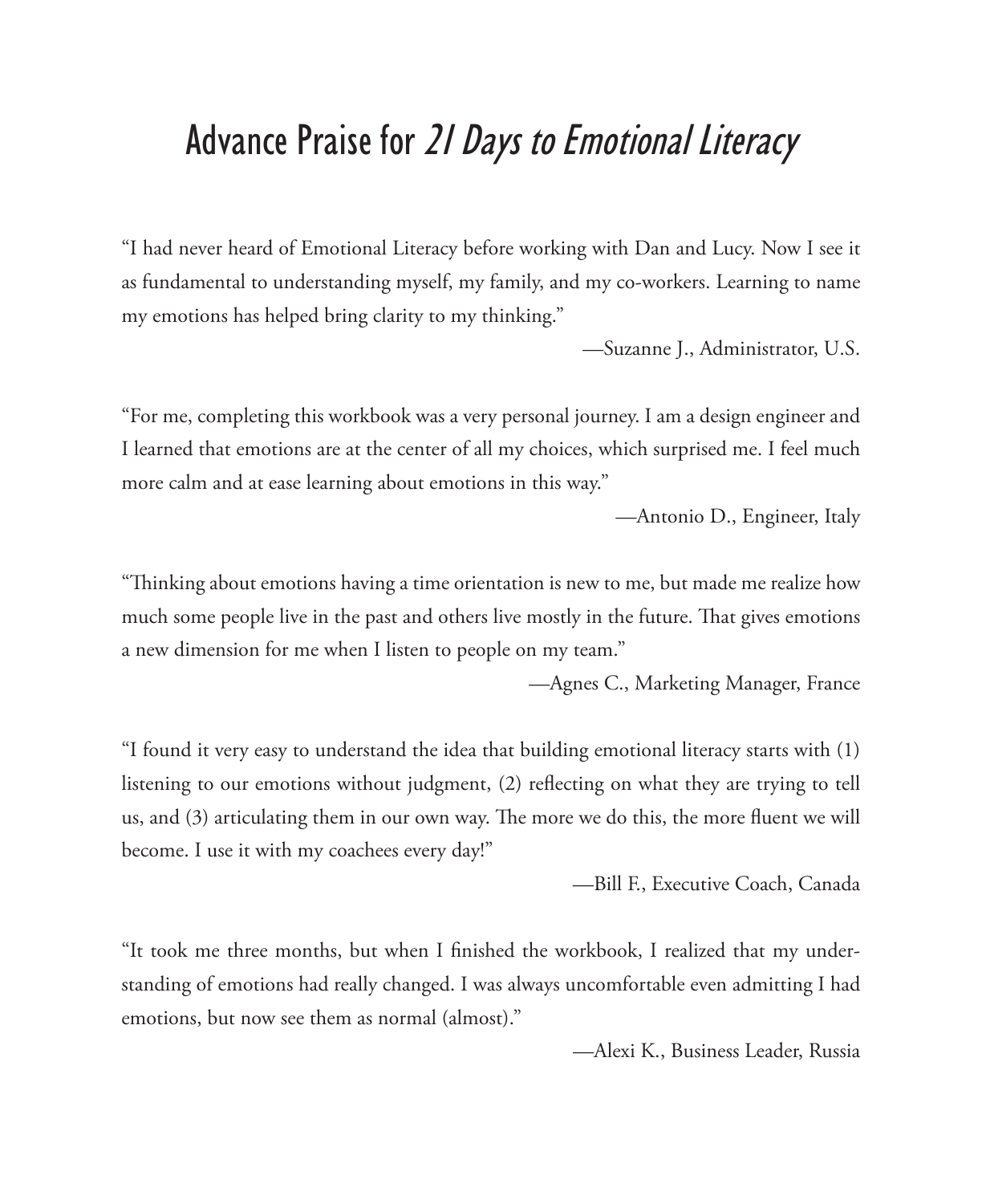"At first I thought the exercises looked easy and would be quick to complete, but found that it was much harder than I expected. Just naming my emotions took a lot of time and reflection because it is something I never do. I'm happy I did the work, and my wife tells me it has made a big difference."

-Thomas K., Retired Accountant, U.S.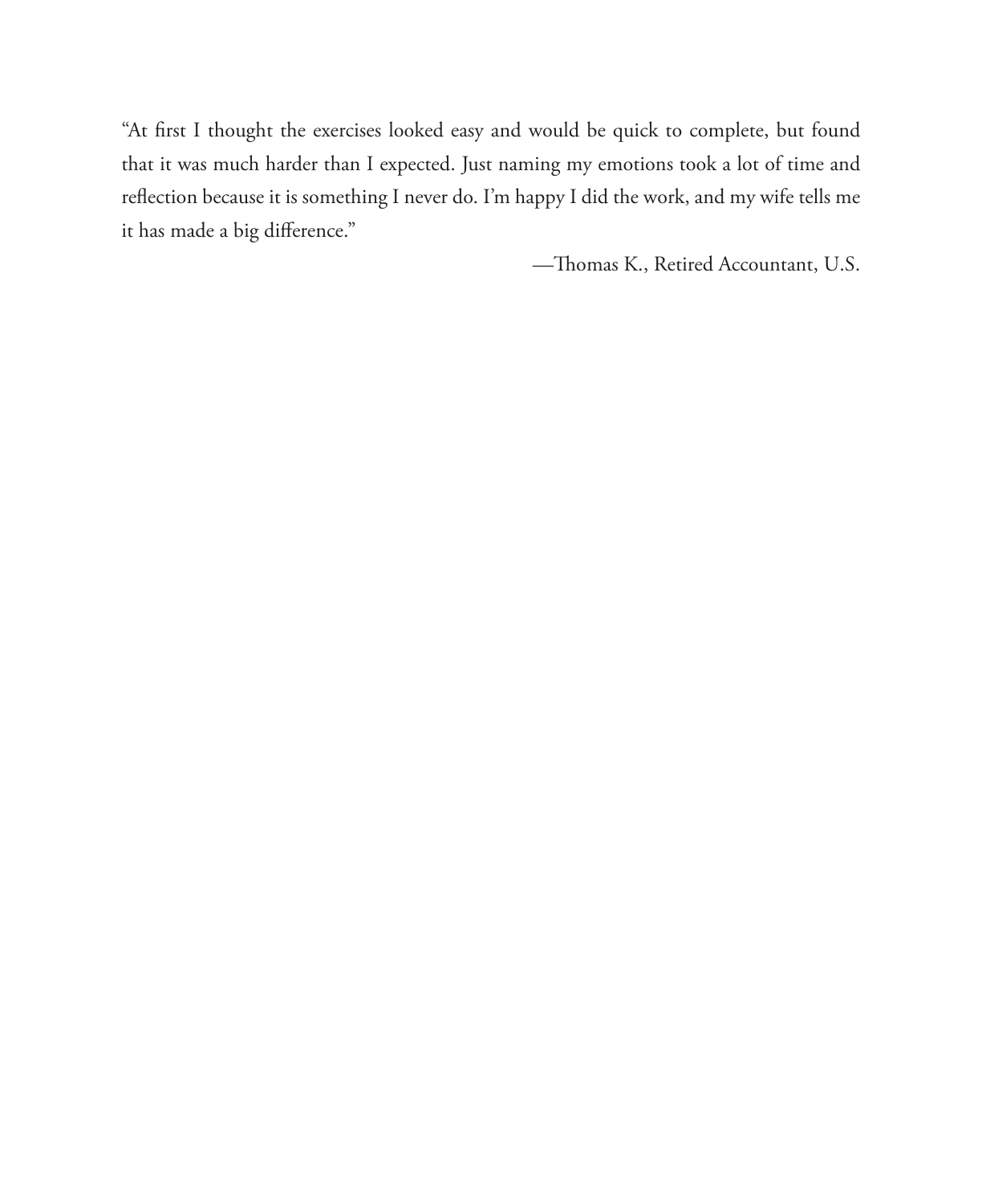# 21 DAYS TO **EMOTIONAL LITERACY**

A PERSONAL STEP-BY-STEP WORKBOOK

DAN NEWBY AND LUCY NÚÑEZ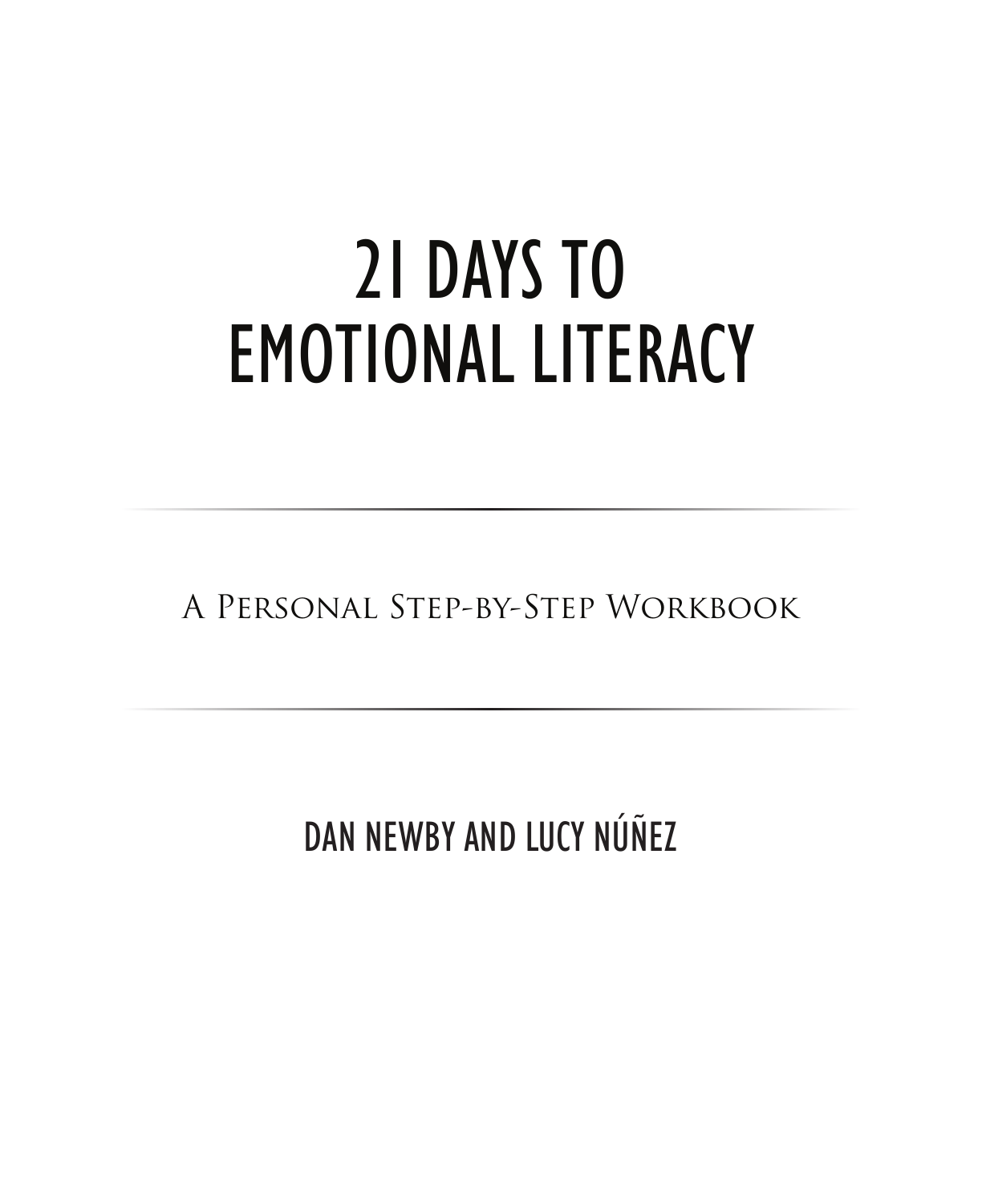Copyright © 2018 Daniel Newby and Lucy Núñez

#### ALL RIGHTS RESERVED

No part of this book may be translated, used, or reproduced in any form or by any means, in whole or in part, electronic or mechanical, including photocopying, recording, taping, or by any information storage or retrieval system without express written permission from the author or the publisher, except for the use in

brief quotations within critical articles and reviews.

(dan@dannewby.me, www.dannewby.me)

Limits of Liability and Disclaimer of Warranty:

The authors and/or publisher shall not be liable for your misuse of this material.

The contents are strictly for informational and educational purposes only.

#### Warning—Disclaimer:

The purpose of this book is to educate and entertain. The authors and/ or publisher do not guarantee that anyone following these techniques, suggestions, tips, ideas, or strategies will become successful. The author and/or publisher shall have neither liability nor responsibility to anyone with respect to any loss or damage caused, or alleged to be caused, directly or indirectly by the information contained in this book. Further, readers should be aware that Internet websites listed in this work may have changed or disappeared between when this work was written and when it is read.

Printed and bound in the United States of America

ISBN: 978-1-7324509-0-5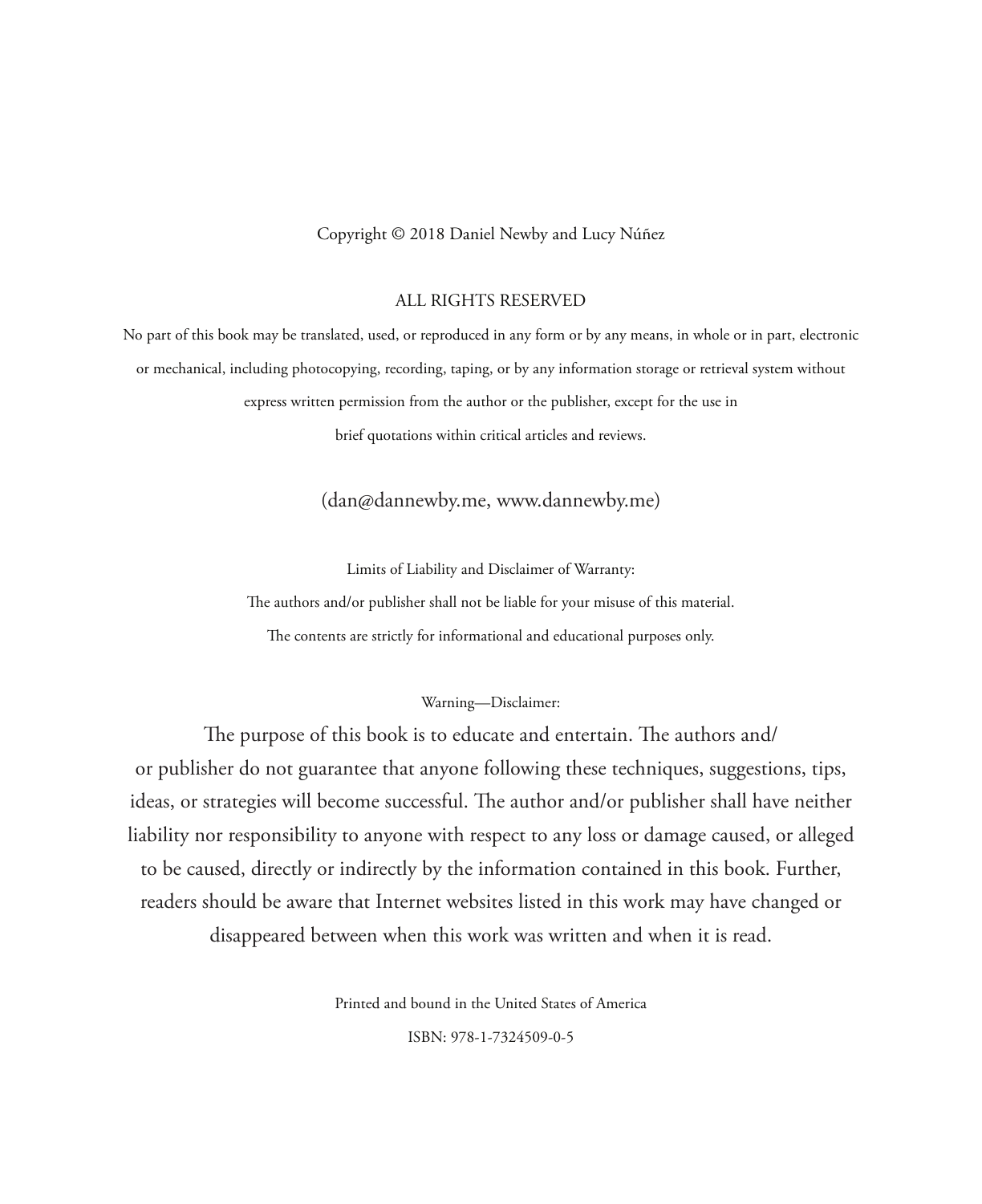### CALL TO ACTION

There are many avenues you can take to develop your Emotional Literacy. One is our book, "The Unopened Gift: A Primer in Emotional Literacy," which articulates a new interpretation of emotions and their role in human life. It is a clear and complete presentation of Emotional Literacy, available on Amazon and Kindle in English and Spanish. Another is by taking our online programs, **"Emotions and Coaching"** and **"Emotions and Leadership,"**  available at www.studyemotions.com. For other publications, tools, and live workshops or mentoring, please write to us at dan@dannewby.me or review our website www.dannewby.me. Please let us know how we can support your learning in the critical area of emotions.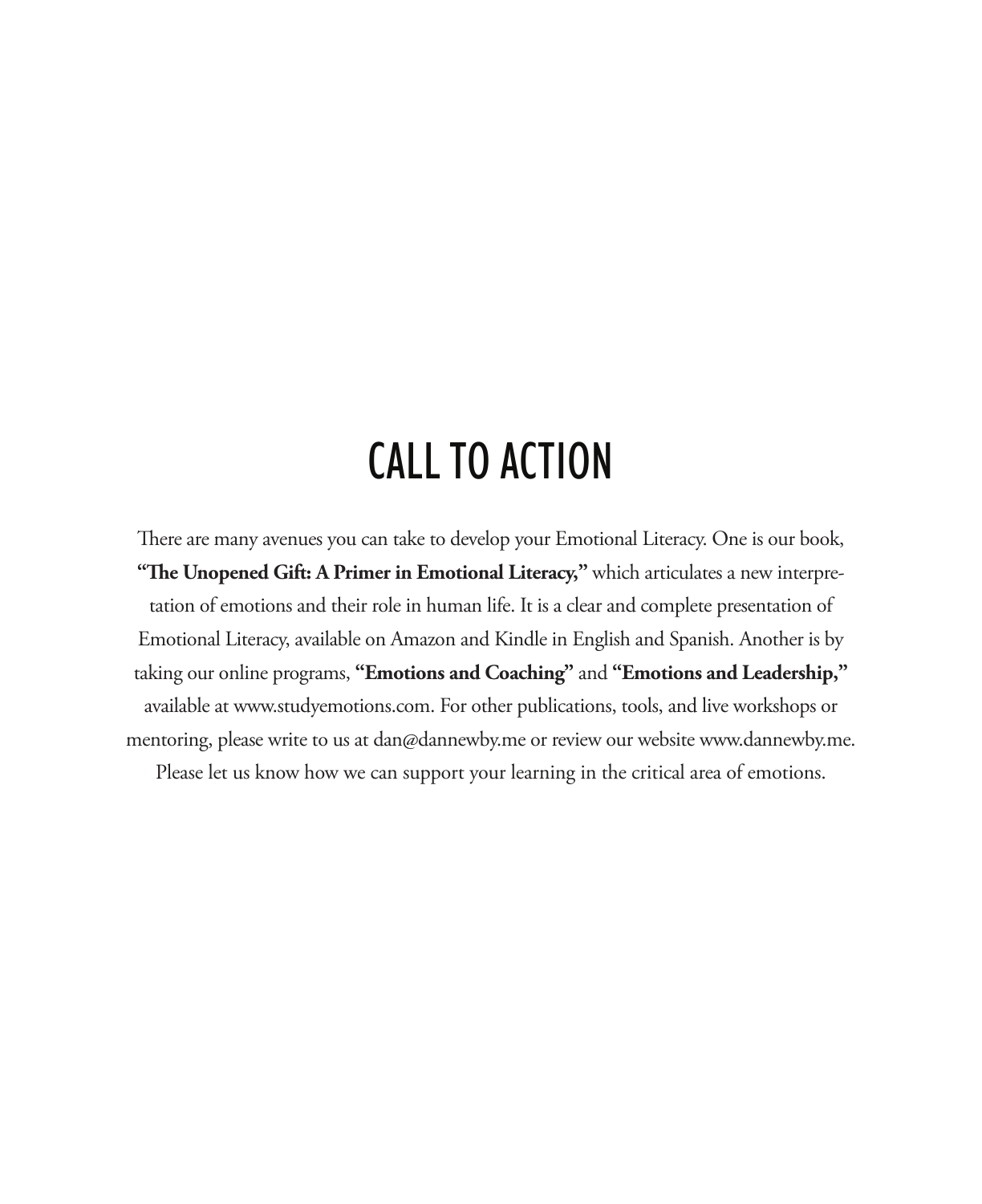# **DEDICATION**

This book is dedicated to our many students throughout the world. It is their interest and requests that have led to this workbook. It is a great pleasure for us to be in contact with such passionate learners.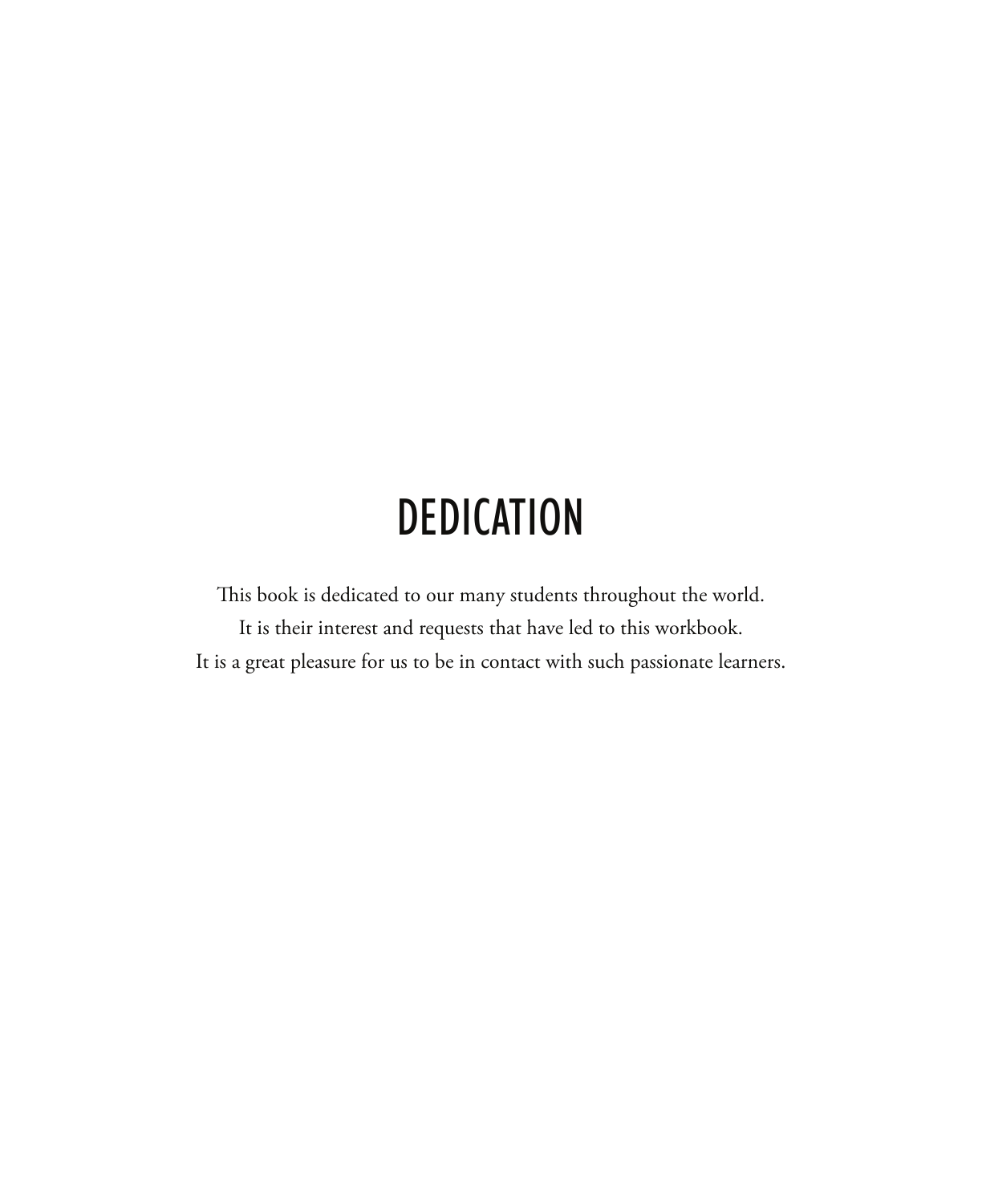# **TABLE OF CONTENTS**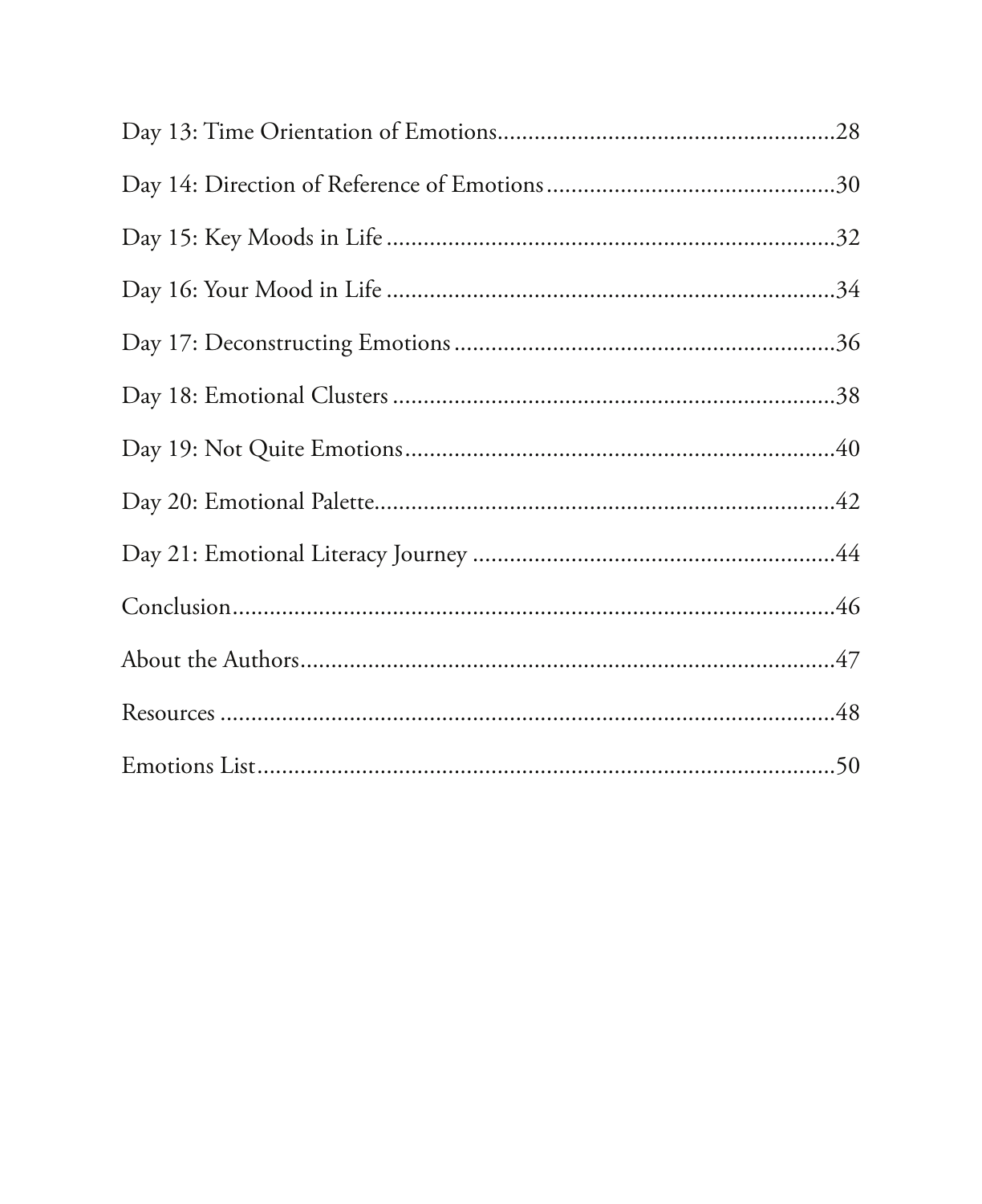#### **PREFACE**

G rowing up, I can recall a lot of attention by parents, teachers, and peers on the question<br>of intelligence. In school, many of us were sorted into groups based on cognitive testing rowing up, I can recall a lot of attention by parents, teachers, and peers on the question and put into "tracks" that led to either college or technical school. Knowing one's IQ was a double-edged sword and could be either a source of inspiration and pride or of doubt about our ability to "live up to it." "Being smart" mattered.

With all the attention focused on intellect, we almost universally neglected another center of intelligence and source of wisdom, our emotions. Emotions were considered "in the way" of clear decision-making and it was believed to be beneficial if we could "set them aside" and rely on reason and logic alone. For a long time, humans have, in general, regarded emotions as a problem to be controlled or managed.

But there is another possibility. Maybe emotions exist for a reason; maybe they are there to help us. Since they are an undeniable part of our experience as human beings, how else could we understand and relate to them than the way we have?

If you are reading this workbook, it is likely that you have already come to the realization that it might be valuable to develop your emotional intelligence and are looking for a way to do that.

The authors make a distinction between the terms "emotional intelligence" and "emotional literacy." Your IQ score is the result of tests intended to measure your intelligence. Intelligence is defined as "a general capacity of an individual consciously to adjust his/her thinking to new requirements" [Stern, The Psychological Methods of Testing Intelligence, 1914]. To take advantage of your intelligence, you must develop it through learning and practice. One way to do this is to develop your literacy: learn to use language to read and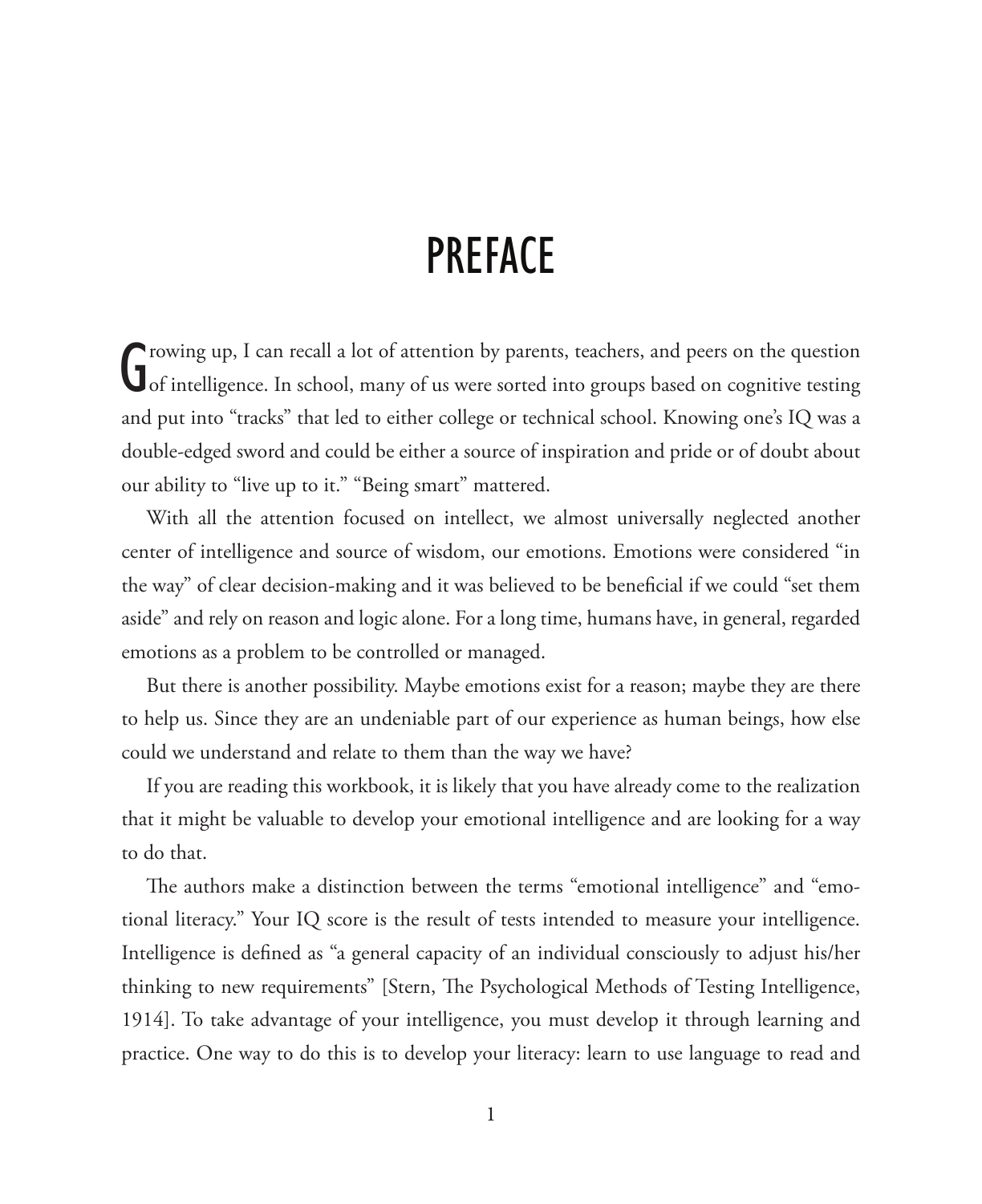write. In a similar way, we can measure a person's Emotional Quotient or EQ. But just as having a high IQ doesn't necessarily make you successful or well-adjusted, neither does a high EQ. Your emotional intelligence must be developed to be used well. This can be done by becoming Emotionally Literate.

Emotional Literacy is the ability to recognize and name emotions with ease. We have all learned to read and write, and now we can become fluent with our emotions. This helps us understand ourselves, understand others, and understand why humans act as we do. Building emotional literacy starts with (1) listening to our emotions without judgment, (2) reflecting on what they are trying to tell us, and  $(3)$  articulating them in our own way. The more we do this, the more fluent we will become. Noticing and using our emotions as guides and supports will become second nature. Over time we may notice that emotions no longer seem odd or embarrassing. We begin to understand emotions as a nonnegotiable part of being human in the same way that sleeping and breathing are. You might say we accept emotions as part of being human and realize they are as important to living a good life as logic and reason.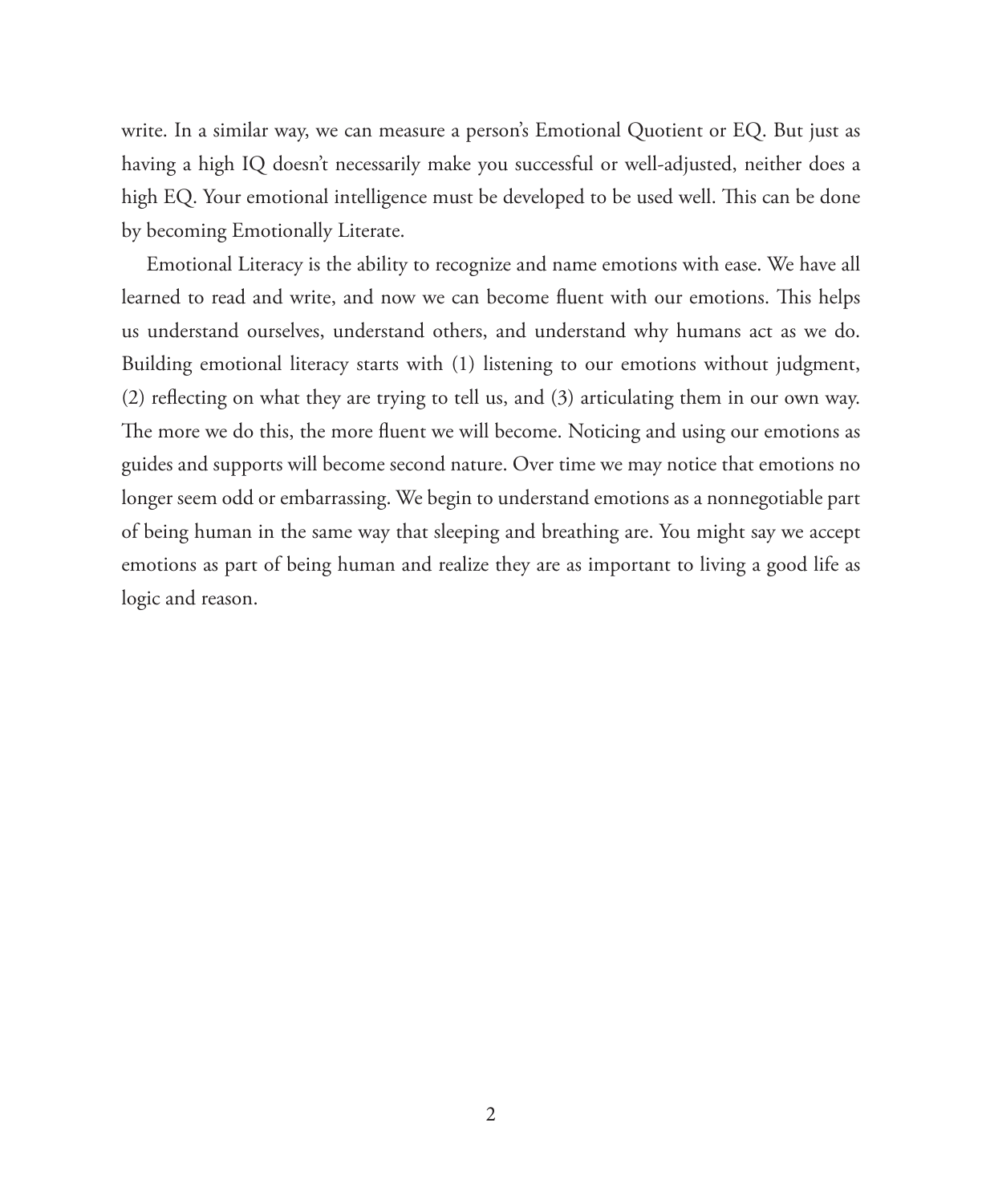#### **INTRODUCTION**

#### how to use this workbook

This workbook is organized into 21 steps. They could be taken on 21 consecutive days or they could be spread over a longer period, such as 21 weeks. What we would not recomthey could be spread over a longer period, such as 21 weeks. What we would not recommend is doing more than one step or lesson each day. The reason is that emotional learning requires time and reflection. Things that are not clear to you today may emerge with clarity tomorrow. We invite you to enjoy the process and not rush through it. After all, you've been living with your emotions for decades already; taking a month or two to learn about them probably won't hurt anything.

Each day or step has an exercise for you to complete. There is space given for your reflections, but you may need more. We encourage you to dedicate a journal or notebook to your learning and questions.

In some exercises, you are asked to think of or identify emotions. If you find yourself struggling, you might refer to the Emotions List at the end of the workbook. We have listed 150 of the most common emotions, and reading through them may help you identify the one you are looking for.

Enjoy your exploration and learning. We have no doubt it will be of enormous value in expanding your understanding of yourself and the world around you.

Let's begin!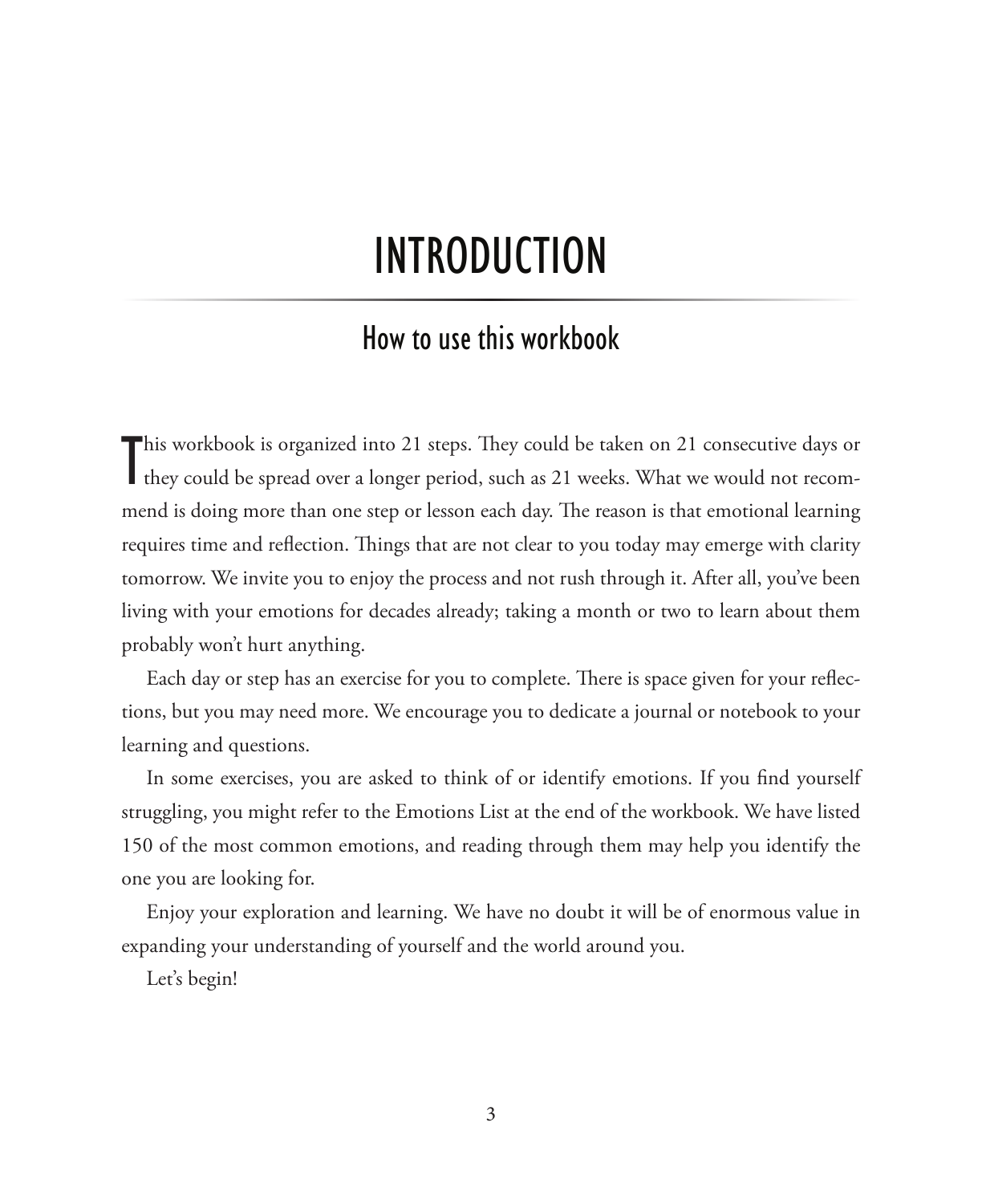### WHAT ARE EMOTIONS?

Throughout human existence, emotions have been understood in many ways. The first step<br>in Emotional Literacy is to articulate what emotions are. Do the following exercise and Throughout human existence, emotions have been understood in many ways. The first step then reflect on the interpretation we offer.

Exercise:

Imagine you are talking with a six-year-old and he or she asks you to explain what an emotion is. What would you tell him or her?

Emotions are …

The root of the word "emotion" is Latin and means "that which moves us." In other words, emotions are an energy within us and urge us to move or take action in some particular way. Understood this way, emotions are not just about hugging and crying but are a fundamental source of energy that allows us to engage in life. Thinking is an important pre